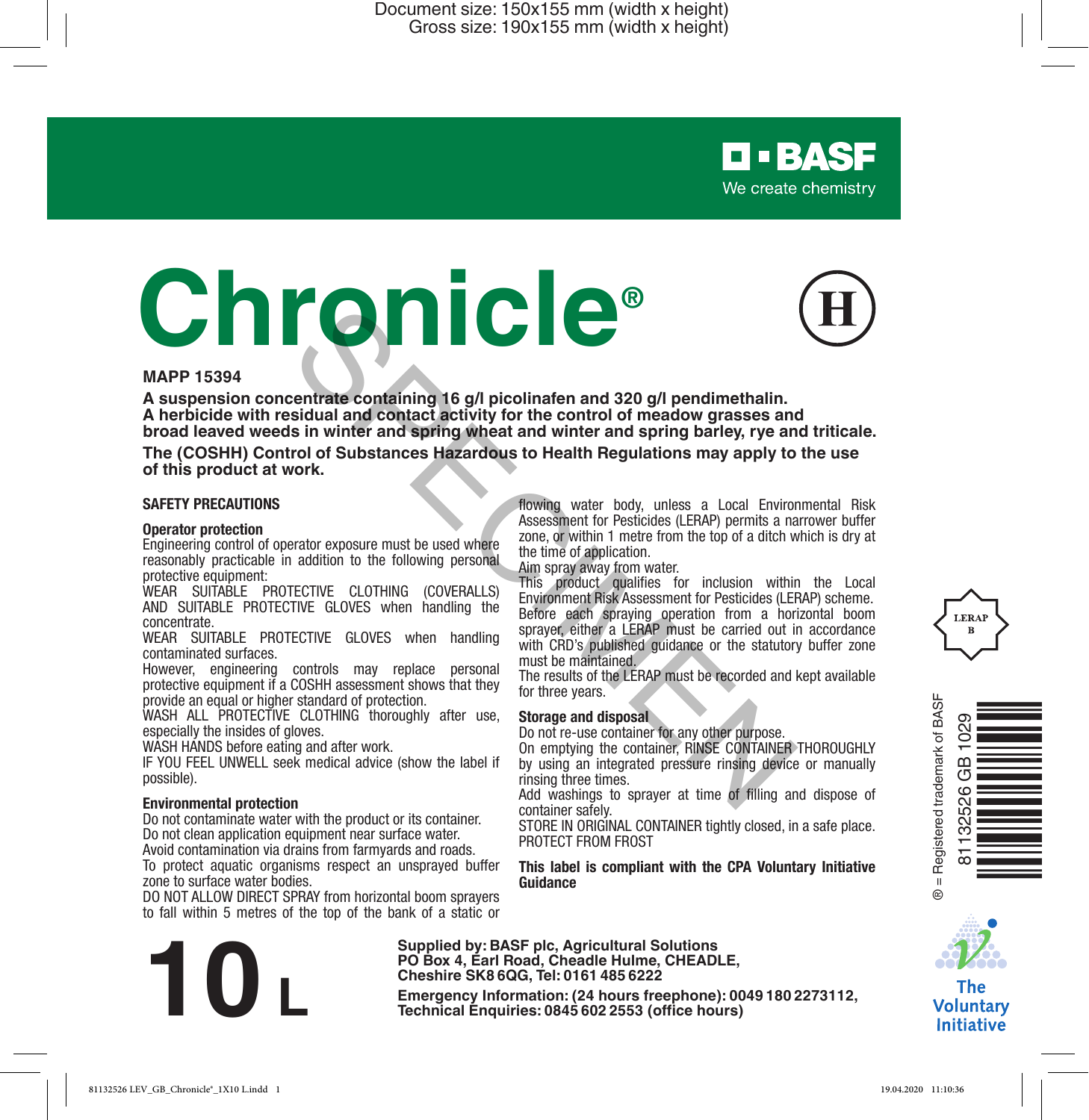# **Chronicle®**

**A suspension concentrate containing 16 g/l picolinafen and 320 g/l pendimethalin.** 

# **Warning**

# **Very toxic to aquatic life with long lasting effects.**

Collect spillage.

# **IMPORTANT INFORMATION**

# **FOR USE ONLY AS AN AGRICULTURAL HERBICIDE**

| Collect Spillage.<br>Dispose of contents/container to a licensed hazardous-waste disposal<br>contractor or collection site except for empty clean containers which can be<br>disposed of as non-hazardous waste. |                              |                                                                 |                                                                |                                                            |  |  |  |
|------------------------------------------------------------------------------------------------------------------------------------------------------------------------------------------------------------------|------------------------------|-----------------------------------------------------------------|----------------------------------------------------------------|------------------------------------------------------------|--|--|--|
| Contains pendimethalin and 1,2 benzisothiazol-3(2H)-one. May produce an allergic<br>reaction.                                                                                                                    |                              |                                                                 |                                                                |                                                            |  |  |  |
| To avoid risks to human health and the environment, comply with the<br>instructions for use.                                                                                                                     |                              |                                                                 |                                                                |                                                            |  |  |  |
| <b>IMPORTANT INFORMATION</b>                                                                                                                                                                                     |                              |                                                                 |                                                                |                                                            |  |  |  |
| FOR USE ONLY AS AN AGRICULTURAL HERBICIDE                                                                                                                                                                        |                              |                                                                 |                                                                |                                                            |  |  |  |
| <b>Crop</b>                                                                                                                                                                                                      | <b>Application</b><br>Timing | <b>Maximum</b><br><b>Individual Dose</b><br>(litres product/ha) | <b>Maximum</b><br>Number of<br><b>Treatments</b><br>(per crop) | <b>Latest Time of Application</b>                          |  |  |  |
|                                                                                                                                                                                                                  |                              |                                                                 |                                                                |                                                            |  |  |  |
| Winter<br>barley,<br>winter<br>wheat, rye,<br>triticale.                                                                                                                                                         | Pre- and post-<br>emergence  | 3.0                                                             |                                                                | Before pseudo-stem erect<br>stage (before growth stage 30) |  |  |  |

# **READ THE LABEL BEFORE USE. USING THIS PRODUCT IN A MANNER THAT IS INCONSISTENT WITH THE LABEL MAY BE AN OFFENCE. FOLLOW THE CODE OF PRACTICE FOR USING PLANT PROTECTION PRODUCTS.**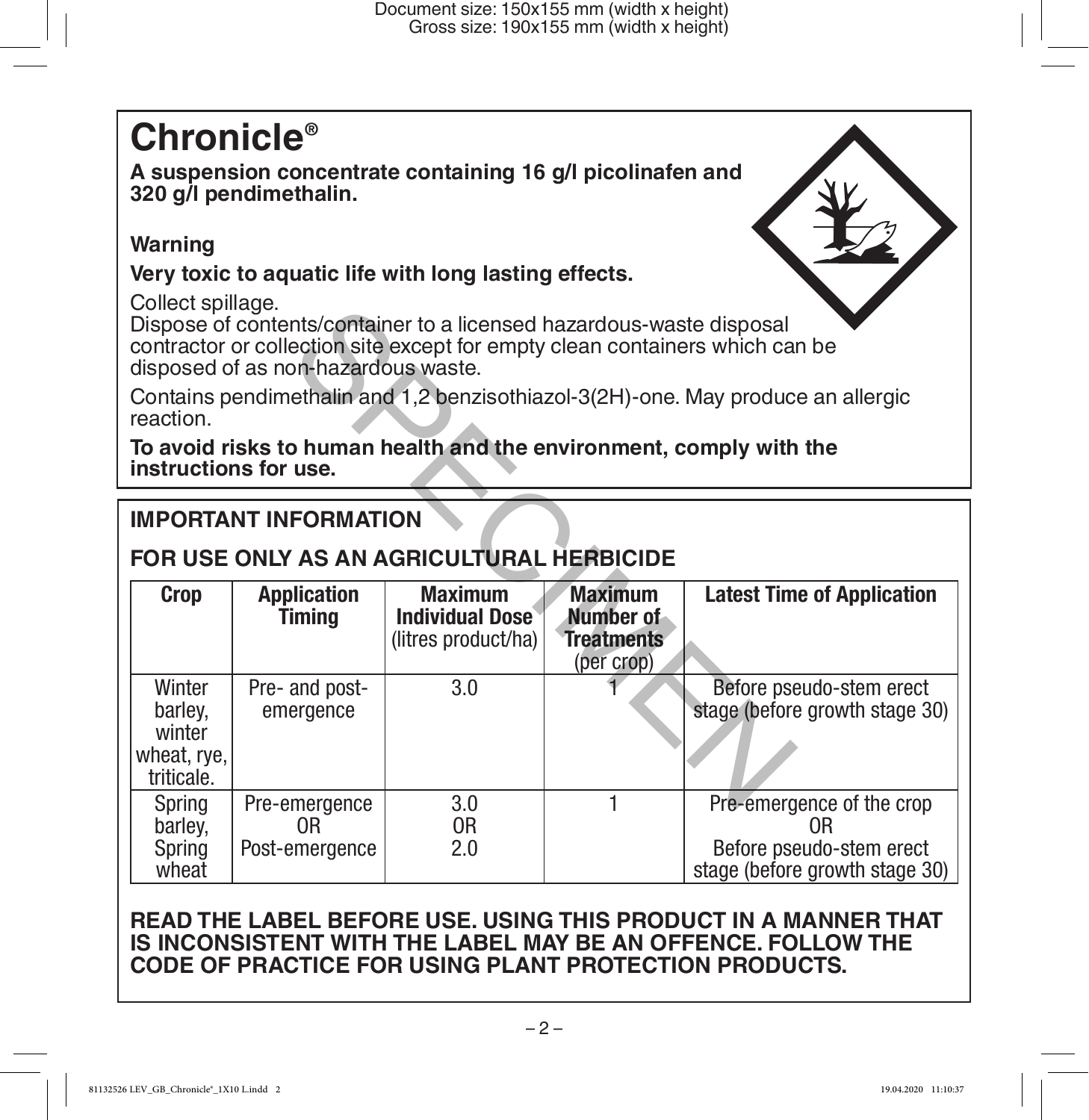#### **DIRECTIONS FOR USE**

IMPORTANT: This information is approved as part of the Product Label. All instructions within this section must be read carefully in order to obtain safe and successful use of this product.

Chronicle is a herbicide with residual and contact activity for the control of meadow grasses and broad leaved weeds in winter and spring wheat and winter and spring barley, rye and triticale.

#### **Restrictions/Warnings**

#### **Efficacy**

For residual control some soil moisture is required for Chronicle. Best results will be obtained if rain falls within 7 days of application.

Residual control may be reduced:

- under prolonged dry conditions
- on soils with more than 6% organic matter
- on soils with a high Kd factor
- on soils where ash content is high

DO NOT disturb the soil after application.

Where cultural techniques which encourage the build up of organic residues in the surface soil are practised for a number of seasons, the effectiveness of residual herbicides may be reduced. In such circumstances periodic ploughing is recommended to disperse residues into a greater volume of soil. be reduced:<br>
y conditions<br>
han 6% organic matter<br>
Kd factor<br>
content is high<br>
content is high<br>
consense the build up of organic residues in the sum<br>
ons, the effectiveness of residual herbicides may be reduced. I<br>
ecommend

#### **Soil types**

Chronicle may be used on all mineral soil types.

DO NOT use on soils with more than 10% organic matter.

DO NOT use on stony or gravelly soils as crop damage can occur, particularly if heavy rain follows treatment. DO NOT use on water logged soil or soils prone to water logging.

#### **Seedbed preparation**

Trash and straw should be incorporated evenly during seedbed preparation.

Seedbeds must have a fine, firm tilth.

Loose or cloddy seedbeds must be consolidated prior to application, otherwise reduced weed control may occur. They may also cause seed to be inadequately covered which could result in crop damage.

#### **Crop safety**

Do not apply to crops suffering from stress, which may be caused for example by pests, disease, waterlogging, poor seedbed conditions or previous chemical treatment.

Water logging that occurs soon after pre-emergence applications may lead to crop damage.

For pre-emergence applications, seed should be covered with a minimum of 3.2cm of settled soil.

Shallow drilled crops should only be treated post-emergence

DO NOT soil incorporate.

Avoid spraying during periods of prolonged or severe frosts.

Some transient bleaching may be seen after application to some crops. This does not lead to yield loss.

DO NOT spray undersown cereals or those to be undersown.

DO NOT roll emerged crops prior to application.

DO NOT roll autumn treated crops until the spring.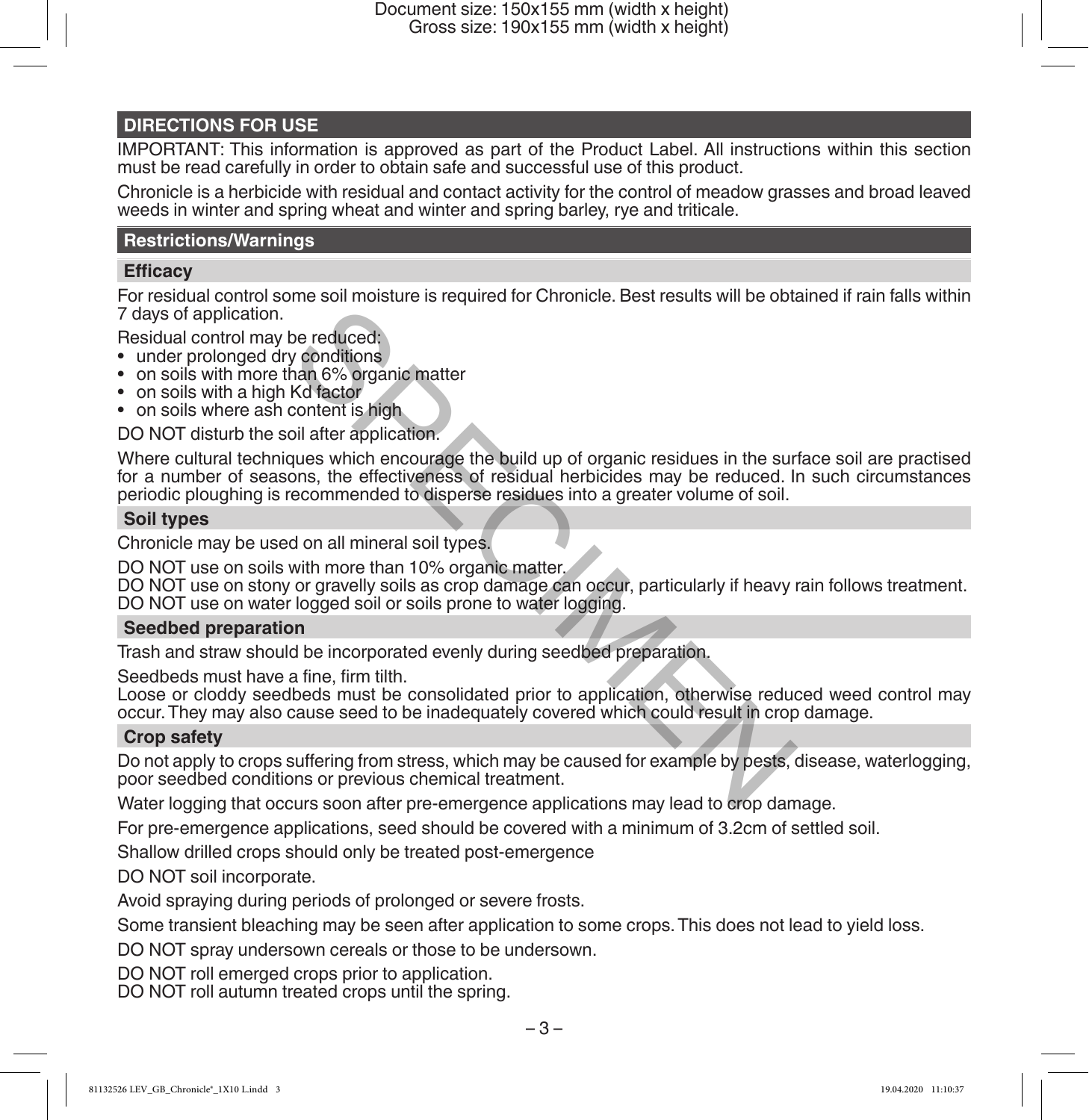## **Spray drift**

Extreme care should be taken to avoid damage by drift onto plants outside the target area.

# **Other restrictions/warnings**

DO NOT use more than one application of Chronicle in one growing season.

Concentrated or diluted Chronicle may stain. Avoid spillage. Staining is minimised or completely removed if skin/clothes are washed immediately.

### **Weed control**

## **Susceptibility of weeds to single applications of Chronicle**

|                            | <u>odoocpaping of weede to onight applications of onformate</u><br>For post-emergence applications best results will be achieved by application to small actively growing weeds. |                  |                  |
|----------------------------|----------------------------------------------------------------------------------------------------------------------------------------------------------------------------------|------------------|------------------|
|                            | <b>Chronicle</b>                                                                                                                                                                 |                  |                  |
| Product Rate (I/ha)        | 3                                                                                                                                                                                | 2                | 3                |
| <b>Application timing</b>  | Pre-em                                                                                                                                                                           | Post-em          |                  |
| <b>Annual Meadow-grass</b> | $\overline{S}$                                                                                                                                                                   | S up to 2 lvs    | S up to 2 lvs    |
| Rough Meadow-grass         | <b>MS</b>                                                                                                                                                                        | MS up to 2 lvs   | MS up to 2 lvs   |
| Loose silky bent           | $\overline{\mathbf{s}}$                                                                                                                                                          | MR up to 1 leaf  | S up to 1 leaf   |
| <b>Charlock</b>            | <b>MS</b>                                                                                                                                                                        | S up to 6 lvs    | S up to 6 lvs    |
| Cleavers                   | MS                                                                                                                                                                               | MS up to 1 whorl | S up to 3 whorls |
| <b>Common Chickweed</b>    | S                                                                                                                                                                                | S up to 6 lys    | S up to 6 lvs    |
| Common Field Speedwell     | S                                                                                                                                                                                | S up to 6 lvs    | S up to 6 lvs    |
| <b>Common Fumitory</b>     | S                                                                                                                                                                                | S up to 3 lvs    | S up to 3 lvs    |
| Common Orache              | <b>MS</b>                                                                                                                                                                        |                  |                  |
| <b>Common Poppy</b>        | <b>MS</b>                                                                                                                                                                        | Sup to 6 lvs     | S up to 6 lvs    |
| Corn Marigold              | S                                                                                                                                                                                |                  |                  |
| Fat-hen                    | <b>MS</b>                                                                                                                                                                        | Sup to 2 lvs     | S up to 2 lvs    |
| Field Forget-me-not        | <b>MS</b>                                                                                                                                                                        | Sup to 1 leaf    | S up to 2 lvs    |
| <b>Field Pansy</b>         | <b>MS</b>                                                                                                                                                                        | Sup to 4 lvs     | S up to 4 lvs    |
| Hemp-nettle (Day Nettle)   | S                                                                                                                                                                                |                  |                  |
| <b>Henbit Dead-nettle</b>  | S                                                                                                                                                                                |                  | Sup to 6 lvs     |
| lvy-leaved speedwell       | S                                                                                                                                                                                | Sup to 6 lvs     | Sup to 6 lvs     |
| <b>Knotgrass</b>           | <b>MS</b>                                                                                                                                                                        |                  |                  |
| <b>Parslev Piert</b>       | S                                                                                                                                                                                |                  | S up to 2 lvs    |
| <b>Red Dead-nettle</b>     | S                                                                                                                                                                                | Sup to 6 lvs     | Sup to 6 lvs     |
| <b>Scarlet Pimpernel</b>   | S                                                                                                                                                                                |                  |                  |
| Shepherd's Purse           | S                                                                                                                                                                                | Sup to 6 lvs     | Sup to 6 lvs     |
| <b>Smooth Sowthistle</b>   | <b>MS</b>                                                                                                                                                                        |                  |                  |
| Volunteer Oilseed Rape (1) | S                                                                                                                                                                                | MS up to 2 lvs   | MS up to 2 lvs   |

S = Susceptible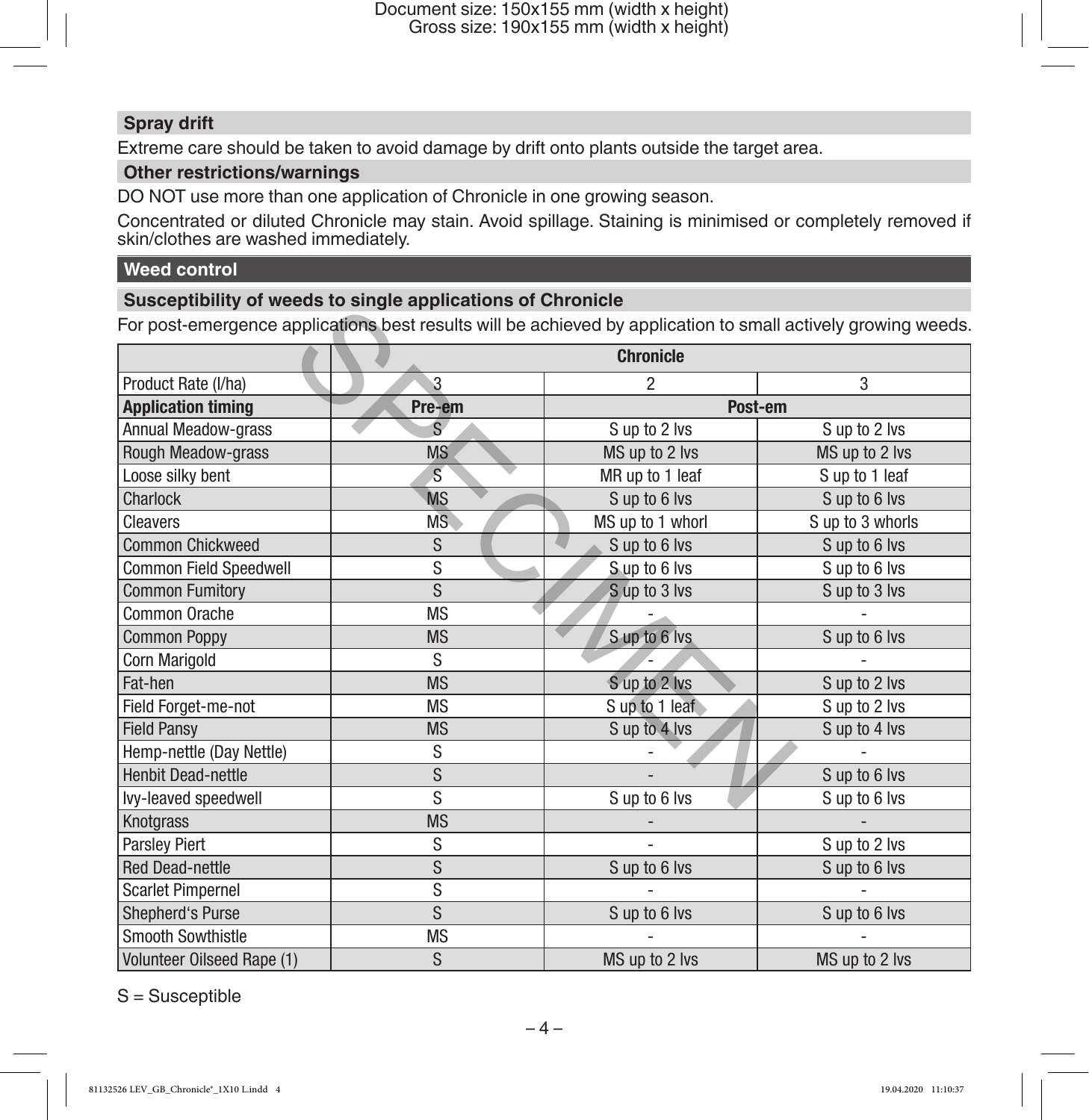Document size: 150x155 mm (width x height) Gross size: 190x155 mm (width x height)

MS = Moderately susceptible

 $MR = Modern$  resistant

(1) = deep germinating volunteer Oilseed Rape may not be controlled.

#### **Resistance Management**

Strains of some annual grasses (eg Blackgrass, Wild-Oats, and Italian Ryegrass) have developed resistance to herbicides, which may lead to poor control. Picolinafen is an inhibitor of carotenoid biosynthesis at the PDS step (a group that includes picolinafen and diflufenican). A strategy for preventing and managing such resistance should be adopted. To prevent the development of resistant weeds herbicides with different modes of action must be used when applying in sequence. Guidelines have been produced by the Weed Resistance Action Group and copies are available from the AHDB, CPA, your distributor, crop adviser or product manufacturer.

#### **Crop Specific Information**

All varieties of Winter and Spring Wheat, Winter and Spring Barley, Rye and Triticale.

#### **Time of application**

Pre- and post-crop emergence, up to before pseudo-stem erection (before growth stage 30). For winter drilled crops DO NOT apply pre-emergence to crops drilled after 30 November.

#### **Rate of application**

Apply Chronicle at 2 or 3 l/ha in 200 litres of water per hectare.

#### **Mixing and Application**

#### **Mixing**

Apply Chronicle in 200 litres water/ha.

Ensure good, even spray cover of the target using a spray of **fine** or **medium** quality (BCPC definition).

Never prepare more spray solution than is required.

Fill the spray tank three quarters full with water and start the agitation.

To ensure thorough mixing of the product, invert the container several times before opening.

Add the required quantity of Chronicle to the spray tank while re-circulating and then the remainder of the water. mation<br>
and Spring Wheat, Winter and Spring Barley, Rye and Triticale.<br>
nergence, up to before pseudo-stem erection (before growth stags DO NOT apply pre-emergence to crops drilled after 30 November<br>
18 J/ha in 200 litres

Continue agitation until spraying is completed.

On emptying the product container, rinse container thoroughly by using an integrated pressure rinsing device or manually rinsing three times.

Add washings to sprayer at time of filling and dispose of container safely.

#### **Tank cleaning**

After spraying, thoroughly clean and flush out application machinery with a minimum of three rinses, using a wetting agent or a proprietary spray tank cleaner to ensure that all traces of product are removed, particularly before using the sprayer in broad-leaved crops.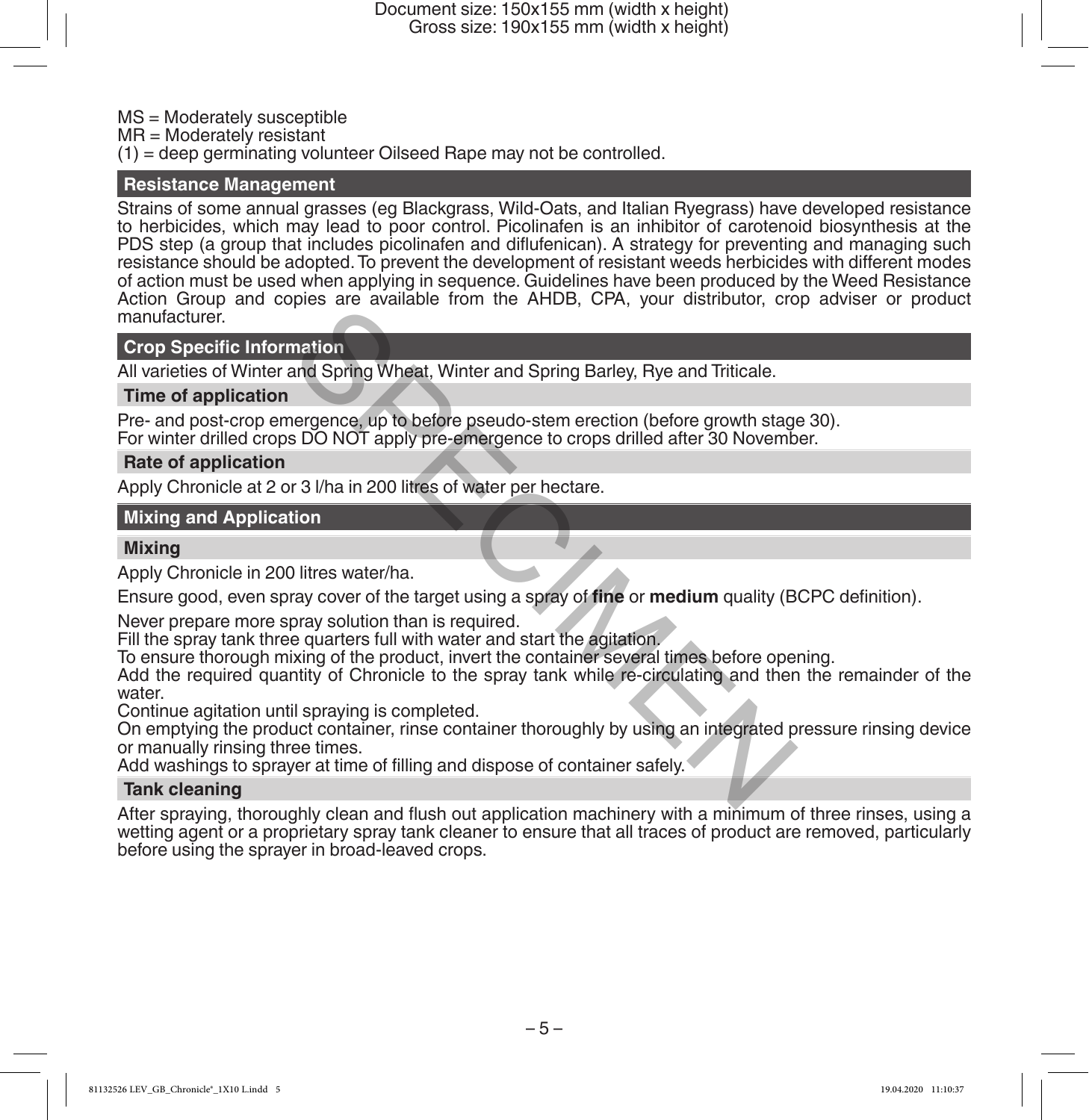#### **Following Crops**

#### **Following autumn use of Chronicle**

#### **Following crops after normal harvest**

There are no restrictions on following crops other than rye-grass when Chronicle is used alone. For ryegrass, ploughing or cultivation to at least 15 cm is required prior to drilling.

#### **In the event of crop failure**

Spring wheat, spring barley, and winter field beans can be sown after crop failure. Plough to at least 15 cm and allow a minimum of 8 weeks between using Chronicle and sowing.

Maize, oilseed rape, peas, or spring field beans can be sown in spring after crop failure. Minimal non-inversion soil cultivation (to 5 cm) is required before drilling. At least 5 months must elapse between using Chronicle and sowing maize.

#### **Following Spring use of Chronicle**

#### **Following crops after normal harvest**

Oilseed rape, winter field beans, winter cereals, and ryegrass can be sown in autumn following normal harvest. Minimal non-inversion soil cultivation (to 5 cm) is needed before the sowing of oilseed rape or winter field beans. Ploughing to a depth of at least 15 cm is needed before sowing winter cereals and ryegrass. At least 6 months must elapse between using Chronicle and sowing ryegrass. eas, or spring field beans can be sown in spring after crop failure.<br>
The second of the property of the least 5 months must elapse bet<br>
see of Chronicle<br>
From the second section solicity and the second to secure the solid

Maize, spring field beans, peas, spring wheat, and spring barley can be sown in spring following normal harvest. Minimal non-inversion soil cultivation (to 5 cm) is needed before sowing.

#### **In the event of crop failure**

Spring wheat, spring barley, peas, spring field beans, maize, and spring oilseed rape can be sown after crop failure. Plough to at least 15 cm and allow a minimum of 8 weeks to elapse between using Chronicle and sowing.

#### **Compatibility**

For details of compatibilities contact your distributor, local BASF representative, the BASF Technical Services Hotline: 0845 602 2553 or visit our website www.agricentre.basf.co.uk

#### **Trade Mark Acknowledgments**

Chronicle is a registered trademark of BASF.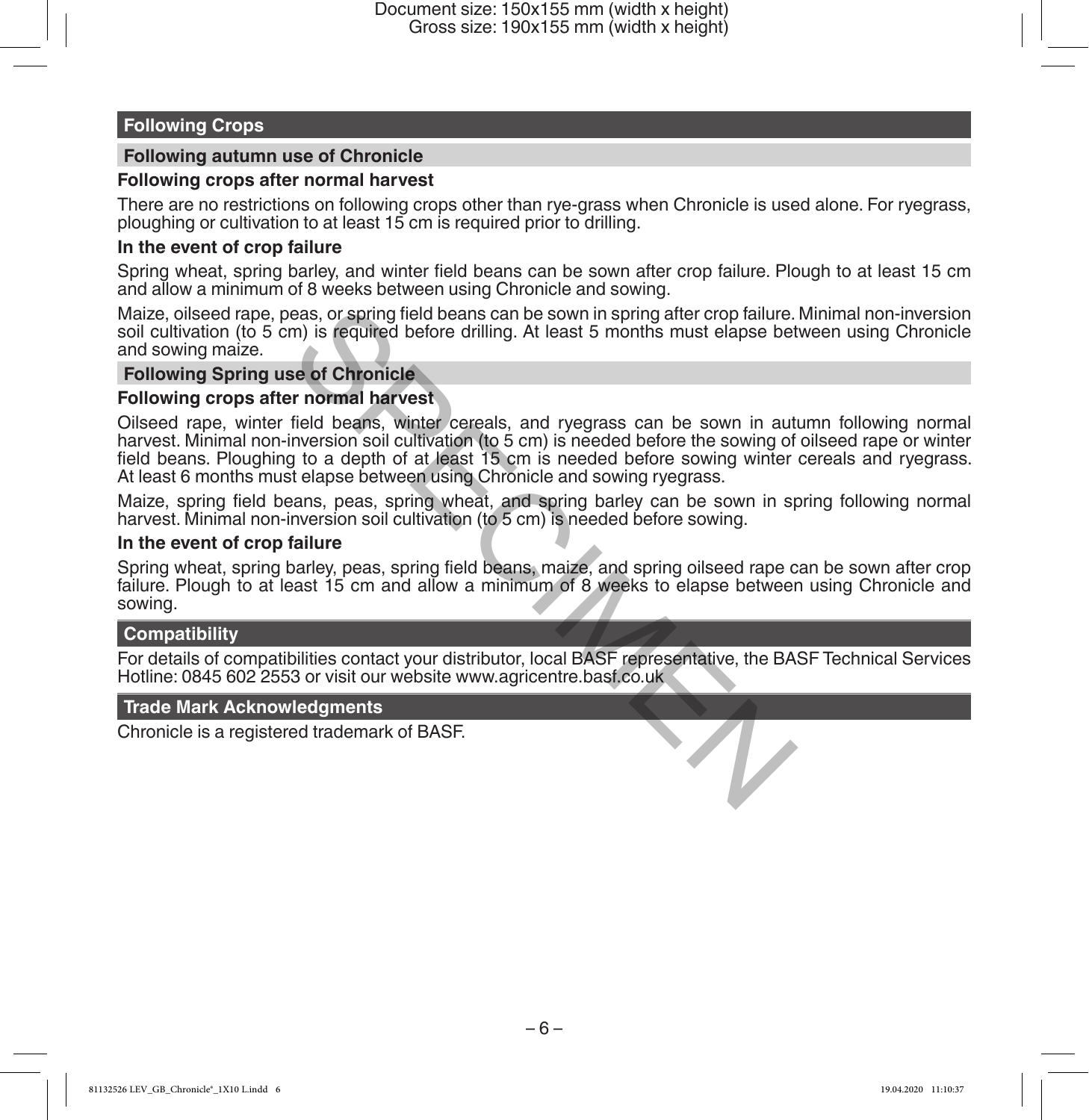Document size: 150x155 mm (width x height) Gross size: 190x155 mm (width x height)

#### **The following does not form part of the authorised label text.**

With many products there is a general risk of resistance developing to the active ingredients. For this reason a change in activity cannot be ruled out. It is generally impossible to predict with certainty how resistance may develop because there are so many crop and use connected ways of influencing this. We therefore have to exclude liability for damage or loss attributable to any such resistance that may develop. To help minimise any loss in activity the BASF recommended rate should in all events be adhered to.

Numerous, particularly regional or regionally attributable, factors can influence the activity of the product. Examples include weather and soil conditions, crop plant varieties, crop rotation, treatment times, application amounts, admixture with other products, appearance of organisms resistant to active ingredients and spraying techniques. Under particular conditions a change in activity or damage to plants cannot be ruled out. The manufacturer or supplier is therefore unable to accept any liability in such circumstances. All goods supplied by us are of high grade and we believe them to be suitable, but as we cannot exercise control over their mixing or use or the weather conditions during and after application, which may affect the performance of the material, all conditions and warranties, statutory or otherwise, as to the quality or fitness for any purpose of our goods are excluded and no responsibility will be accepted by us for any damage or injury whatsoever arising from their storage, handling, application or use; but nothing should be deemed to exclude or restrict any liability upon us which cannot be excluded or restricted under the provisions of the Unfair Contract Terms Act 1977 or any similar applicable law. For supplier is therefore unable to accept any liability in such circle thing grade and we believe them to be suitable, but as we cannot the weather conditions during and after application, which may aftitions and warranti

#### **Section 6 of the Health and Safety at Work Act**

#### **Additional Product Safety Information**

The information on this label is based on the best available information including data from test results.

#### **Safety Data Sheet**

To access the Safety Data Sheet for this product scan the QR code or use the weblink below:



bit.ly/Chronicle\_sds Alternatively, contact your supplier.